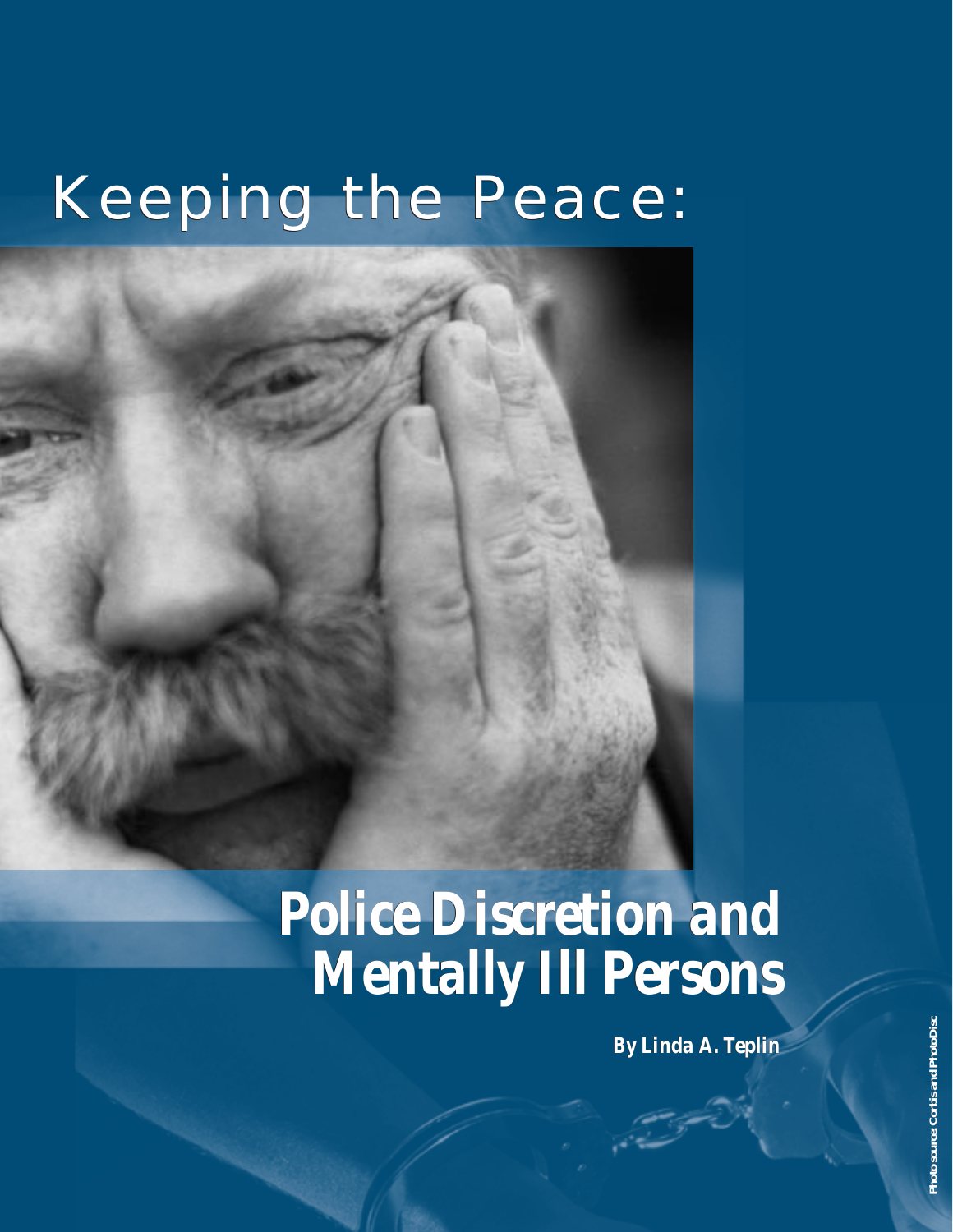In many urban centers, res<br>ing to mentally ill people<br>become a large part of the<br>police peacekeeping function. n many urban centers, responding to mentally ill people has become a large part of the Several factors have increased the likelihood of police encounters: deinstitutionalization in the 1960's, cutbacks in Federal mental health funding, and changes in the legal code governing patient rights and affirming the right of a mentally ill person to live in the community without psychiatric treatment.<sup>1</sup>

At the same time, society's tolerance of mentally ill persons in the community is limited. Given the stereotype of mentally disordered people as dangerous,<sup>2</sup> citizens often call upon the police to "do something" in situations involving mentally ill individuals, particularly when they exhibit the more frightening and disturbing signs of mental disorder. 3

## The Police Role in Handling Mentally Ill **Persons**

Police involvement with mentally ill persons is grounded in two common law principles: (1) The power and responsibility of the police to protect the safety and welfare of the public, and (2) *parens patriae*, which dictates protection for disabled citizens such as mentally ill persons.

Most mental health codes specify the parameters of police involve-

## about the author

Linda A. Teplin is Professor of Psychiatry and Director of the Psycho-Legal Studies Program at Northwestern University Medical School. In addition to her work on the criminalization of mentally ill persons, she has conducted research on the epidemiologic characteristics of adult jail detainees, delinquent youth, and the correlates of violence. Her current work involves the first large-scale, longitudinal study on psychiatric disorders, patterns of service use, and risky behaviors.

ment with mentally ill persons and instruct police to initiate a psychiatric emergency apprehension whenever the person is either dangerous to self or others or is unable to provide for basic physical needs so as to protect him/herself from serious harm.

Although the law legitimizes the police officer's power to intervene, it does not—and cannot—dictate the officer's response in any given situation. As with all law enforcement decisions, the police must exercise discretion in choosing the most appropriate disposition.

Officers who encounter an irrational person creating a disturbance have three choices: transport that person to a mental hospital, arrest the person, or resolve the matter informally. In making these judgments and in trying to calm situations on their own, the police are called upon to act as "street-corner psychiatrists."

But their options are, in practice, limited. Initiating an emergency hospitalization often is fraught with bureaucratic obstacles and the legal difficulties of obtaining commit-

Officers who encounter an irrational person creating a disturbance have three choices: transport that person to a mental hospital, arrest the person, or resolve the matter informally.

ment or treatment. In addition, many psychiatric programs will not accept everyone, particularly those considered dangerous, those who also have substance abuse disorders, or those with numerous previous hospitalizations.<sup>4</sup> (See "Law Enforcement Options for Handling Mentally Ill Persons," page 10.)

## Officer Decision Making Regarding Mentally Ill Persons

The seminal study of police officer decision making regarding encounters with mentally ill citizens was Egon Bittner's in  $1967$ <sup>5</sup> Bittner found that the police reluctantly made psychiatric referrals and initiated hospitalization only when the individual was causing or might cause serious trouble. Even so, officers resorted to a mental hospital only in the absence of other alternatives.

Almost 15 years later, a study by the author of this article found that little had changed. In 1980, researchers began recording firsthand observations about how police officers handled mentally disordered persons in a large northern city and how these interactions differed from interactions with people who were not mentally disordered.<sup>6</sup>

They found that police resolved situations informally in 72 percent of the cases, made an arrest in 16 percent of the cases, and initiated emergency hospitalization in 12 percent of the cases.

*(continued on page 12)*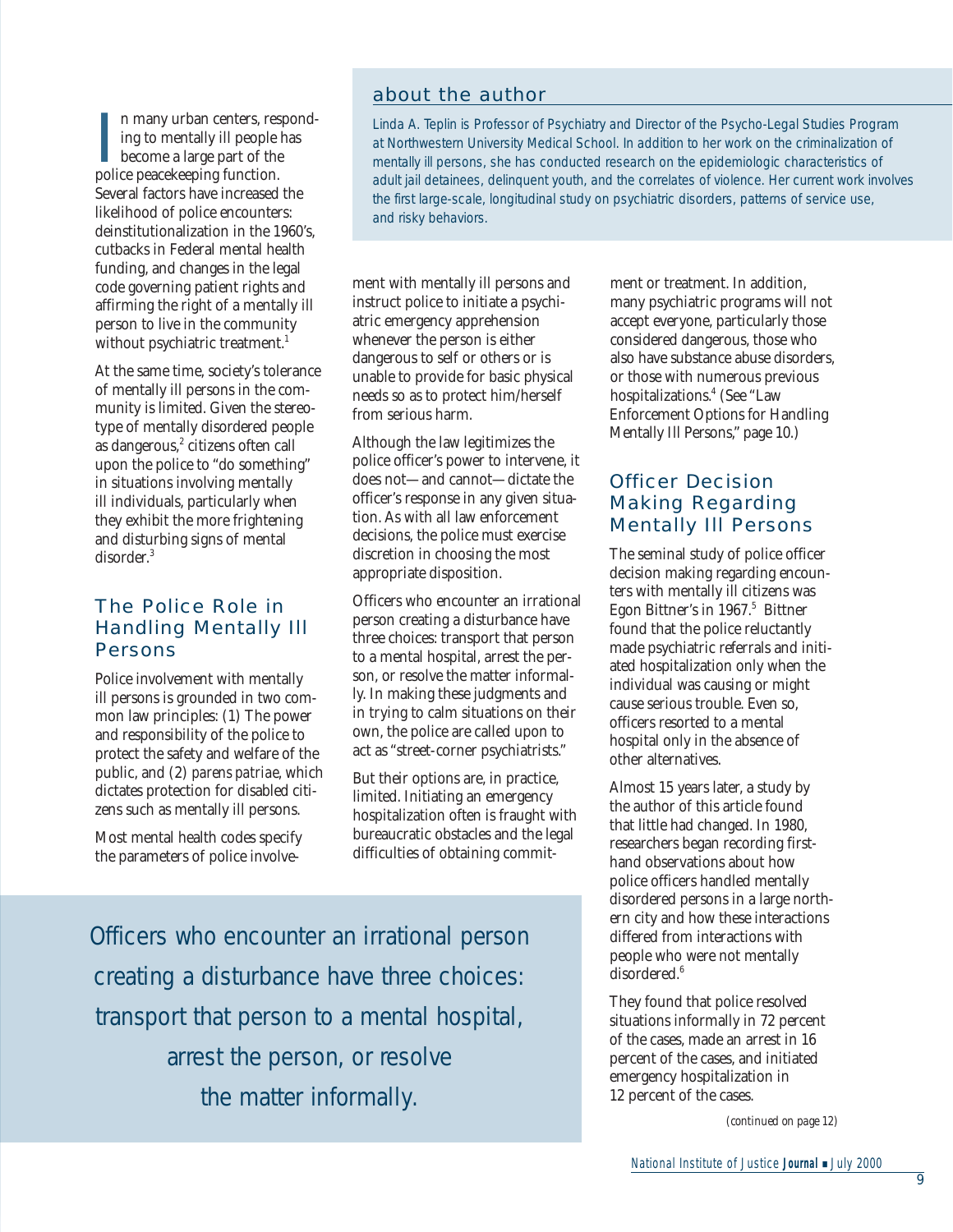# Law Enforcement Options for Handling Mentally Ill Persons

Law enforcement officers have two basic ways to respond in situations involving mentally ill people who are causing a disturbance: formally (either hospitalization or arrest) or informally.

Officers' decisions to hospitalize, arrest, or deal with a mentally ill person informally are based less on the degree of symptomatology than on the demands and constraints of the situation. Officers' first choice is usually informal disposition.

#### Formal Options

**Hospitalization**. Police use of hospitals is limited by the number of psychiatric beds in the community and by the criteria for admission. Virtually every officer in the study was aware of the stringent requirements for admission into the local psychiatric hospital: Individuals had to be seriously ill—for example, be actively delusional or suicidal. Police knew that persons who were mentally retarded, alcoholic, or categorized by hospital staff as "dangerous" often were not welcome at the hospital, nor were persons with criminal charges pending, no matter how minor.

Furthermore, handling mentally ill persons was not regarded by officers as a "good pinch" and was largely unrewarded by the department, further deterring psychiatric referrals. In addition, officers perceived the rapid deinstitutionalization of mentally ill persons as a personal slight on their judgment and a sign of the hospital's unwillingness to "do something."

Still, occasionally the police did take someone to the hospital, as shown in the following scenario:

We were on the scene in less than a minute. The citizen in question was a black male, about 45 years old, standing on the sidewalk with his arms outstretched, spinning

around in circles.... The officer and the sergeant got the man to stop spinning. They attempted to question him, but the man was completely out of it. He gave no indication that he understood what was going on. He didn't talk at all during the encounter. The officer called for a wagon to take the man to the hospital.

**Arrest.** While arrest was not a frequent disposition, the arrest rate for persons exhibiting signs of mental illness was greater than that of other citizens involved in similar types of incidents. Arrest often was the only step available to the officer in situations where individuals were not sufficiently disturbed to be accepted by the hospital, but were too public in their deviance to be ignored.

It was common for an officer to obtain a signed complaint in situations where he or she thought an individual required hospitalization. The aim was to ensure the ready availability of an alternative disposition—arrest—in the event that the hospital found the individual unacceptable for admission. The officers' apparent ingenuity was borne out of necessity since hospital admission criteria were so stringent. A typical example:

The officer said this man had been on the street calling women names, calling them whores, and shouting at black people, calling them names and chasing them.... A woman had signed a complaint for his arrest because he was bothering her. The man sounded like a paranoid schizophrenic.... He was very vague about himself and who he was and felt that people were out to get him.... When he was taken to his cell, he began shouting to be let out and he kept shouting.... He was charged with disorderly conduct. The officer said there wasn't enough to take

him into the mental health center because his behavior wasn't that severe for the hospital to accept him.

Likewise, when an individual was defined as "too dangerous" by the hospital, arrest was the only alternative available to the officer:

A young man was banging on his mother's door with a meat cleaver.... He was threatening to kill someone else and wanted to get into his mother's home for a gun. She wouldn't let him in and had called the police to get rid of him and/or to calm him down. When the police got there, officer II decided the man needed to be hospitalized as he was dangerous to himself and others. So they called for a wagon to take the man to the mental health facility...but they also wanted a complaint signed by the mother for disorderly in case [the hospital wouldn't take him]. It turned out that the hospital would indeed not take the man, so he ended up being locked up for disorderly.

Ironically, it was precisely the requirements for emergency psychiatric detention set forth in most mental health codes—"dangerous to self and others"—that rendered mentally disordered citizens undesirable to hospitals and resulted in their arrest.

Persons whose symptoms crossed the boundaries of the caretaking systems met a similar fate. Mental health programs found persons with alcohol problems disruptive to the patient environment and often would not accept them for treatment. Conversely, detoxification facilities felt they were not equipped to deal with persons exhibiting signs of mental disorder and would turn away persons with such mixed symptoms. In general, jail became the place of last resort. Because mental health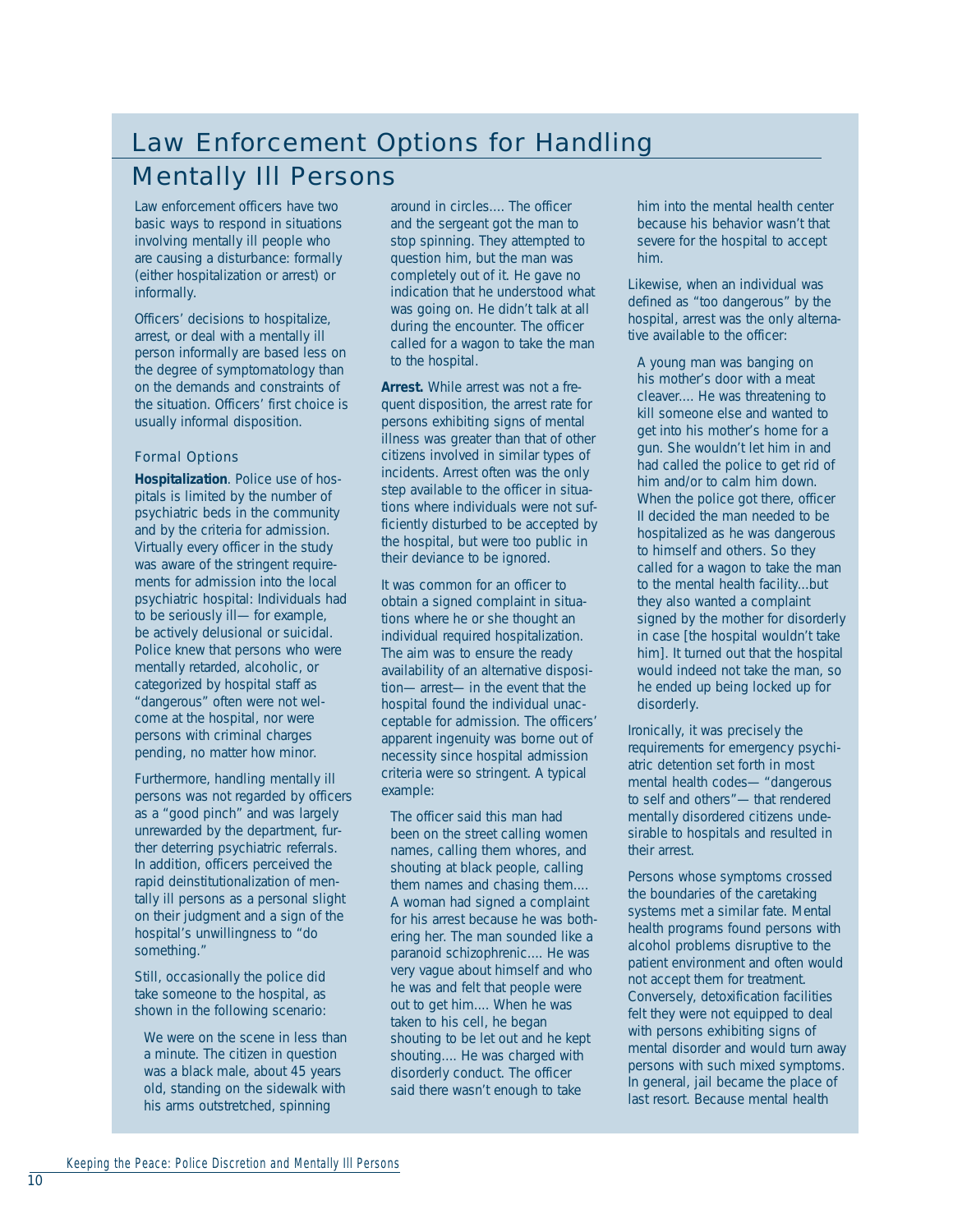and substance abuse systems tended to design their programs as though clients were "pure types," a number of people were unacceptable for treatment in any health care facility.

The seriousness of an incident also helped to determine the disposition. This did not always mean the seriousness of the offense. For example, situations in which the citizen was disrespectful of the officer were nearly always thought to be "serious." So were situations that were public, offended "decent" people, and had a willing complainant. For example, an elderly woman told police that a man sleeping in a car behind her apartment building had acted crazy the night before and had thrown rocks at the building. It looked as though the man had cut off all his hair, injuring his head in the process, and he was disoriented and filthy. The police told him he would be booked for property damage and probably disorderly conduct.

In sum, the police resorted to arrest in three types of situations:

- When an individual was thought to be either unacceptable to the hospital or when his or her symptoms made him fall through the cracks of various caretaking systems.
- When public encounters exceeded the community's tolerance for deviant behavior.
- When the police felt it was likely that the person would continue to cause a problem if something were not done.

In general, police made a formal disposition—hospitalization or arrest—when the situation, if unchecked, would escalate and require further police assistance. The large grey area between behavior that is mentally disordered and that which is merely disorderly allows officers a great deal of discretion in choosing the disposition. The seriousness of psychiatric

symptoms is only one of the determining factors.

#### Informal Options

Informal dispositions require neither paperwork nor unwanted "downtime"—hours off the street. Emotionally disturbed people who were likely to be handled by informal means were categorized as neighborhood characters, troublemakers, and quiet, unobtrusive "mentals."

**Neighborhood Characters.** Neighborhood characters were persons whose idiosyncrasies were well known to police in their precinct. Virtually any officer could talk about "Crazy Harry," "Batman," or "Mailbox Molly." These were neighborhood characters who were defined by police as "mentals" but who were never hospitalized because they were known quantities. Police had certain expectations regarding the parameters of their behavior. As a consequence, the police tolerated a greater degree of deviance from them. More important, officers' familiarity with each citizen's particular symptoms enabled them to "cool them out," making an informal disposition that much easier. The following is a rather common encounter of this type:

There's a lady in the area who claims she has neighbors who are beaming rays up into her apartment. The officer said he usually handles the situation by telling her, "We'll go downstairs and tell the people to stop beaming the rays," and she's happy. The officer seemed quite happy about this method of handling the problem. He could do something for the lady, and even though it's not the same kind of assistance he might give another type of situation, he could allay the lady's fears by just talking to her.

**Troublemakers.** If an emotionally disturbed citizen has been labeled a "troublemaker," hospitalization or arrest is very unlikely. Intervention in such cases is considered not worth the trouble. An example was a woman rejected by the mental hospital, who, "whenever she came into the station, caused an absolute disruption. She would take off her clothes, run around the station nude, and urinate on the sergeant's desk. Officers felt it was such a hassle to have her in the station and in lockup that they simply stopped arresting her."

**Quiet, Unobtrusive "Mentals."**

Persons whose symptoms of mental disorder are relatively unobtrusive are likely to be handled informally. They offend neither the populace nor the police with obvious manifestations of their illness, and their symptoms are not considered serious enough to warrant hospitalization. Moreover, quiet "mentals" are considered more disordered than disorderly and so are unlikely to provoke arrest.

Through officers' experiences with neighborhood characters, they know just how to soothe the emotionally disturbed person, to act as a "street-corner psychiatrist." In this way, they help to maintain many mentally ill people within the community and make deinstitutionalization a more viable public policy.

Sources:

- Teplin, L.A., "Psychiatric and Substance Abuse Disorders Among Male Urban Jail Detainees," *American Journal of Public Health*, 84 (1994):290–293.
- Teplin, L.A., *Keeping the Peace: The Parameters of Police Discretion in Relation to the Mentally Disordered*, Research Report, Washington, D.C.: U.S. Department of Justice, National Institute of Justice, April 1986 (NCJ 101046).
- Teplin, L.A., K.M. Abram, and G.M. McClelland, "Prevalence of Psychiatric Disorders Among Incarcerated Women I: Pretrial Jail Detainees," *Archives of General Psychiatry* 53 (1996):505–512.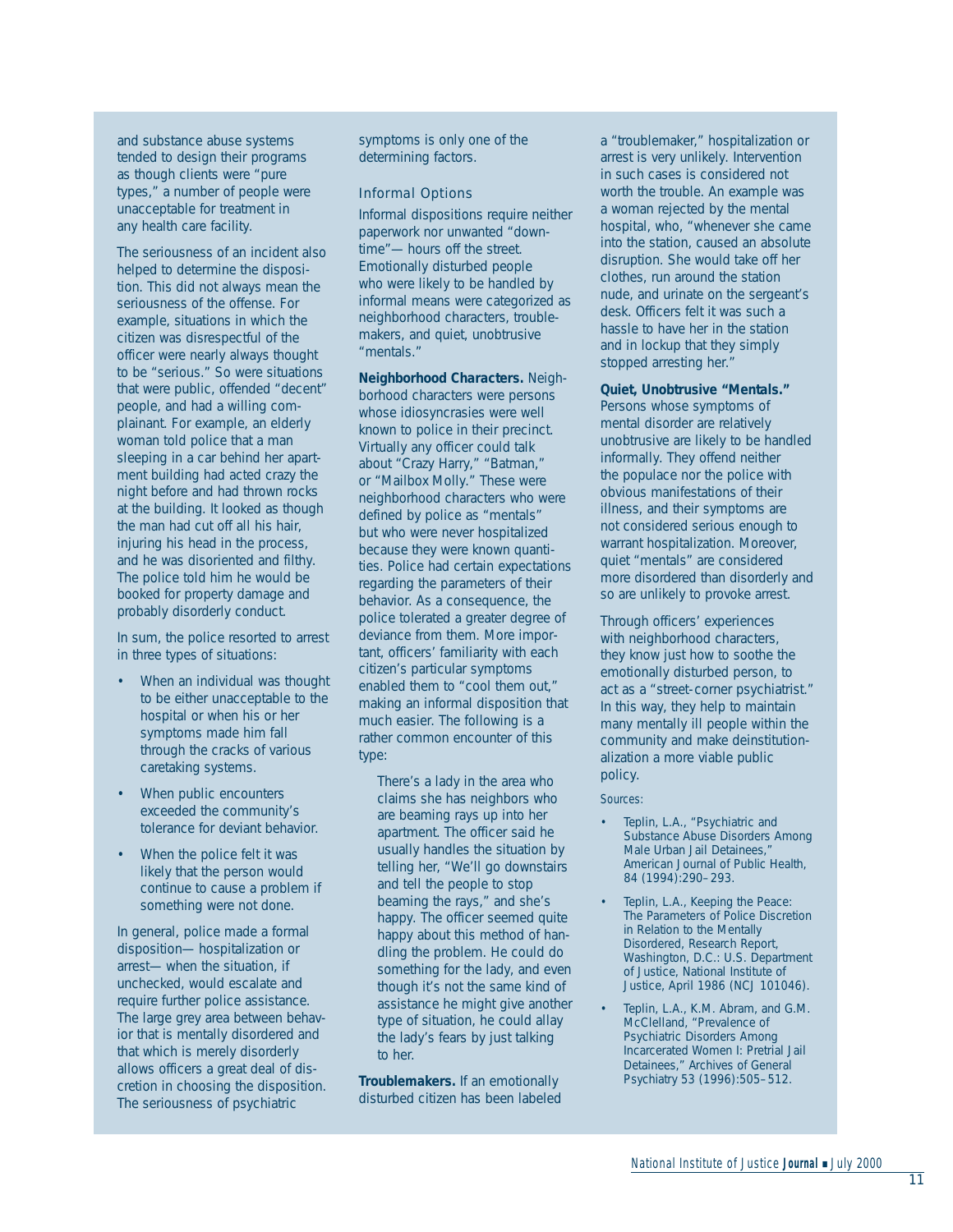#### *(continued from page 9)*

Since the study in the early 1980's, the author has conducted two subsequent studies to determine the prevalence rates of mental disorder in male and female adult jail detainees.<sup>7</sup> In the subsequent studies, nearly 9 percent of male detainees and more than 18 percent of female detainees met the criteria for a lifetime severe mental disorder (schizophrenia or major affective disorder).

A number of mental health professionals have commented on what some observers believe is the "criminalization of mentally disordered behavior"8 and have speculated that persons who previously were treated within the mental health system increasingly are being shunted into the criminal justice system.<sup>9</sup> Perhaps in response to this outcry, a number of professional organizations—the American Bar Association and the National Coalition for Jail Reform, for example—sought to develop innovative policy guidelines and/or alternatives to handle mentally ill persons within the criminal justice system.

It is plausible to imagine that criminalization of mentally ill persons may be occurring. Given all the bureaucratic and legal roadblocks to

making mental health referrals, the police might see arrest as a simpler and more reliable way of removing an individual from the community. Those rejected as inappropriate by the mental health system must be accepted by the criminal justice system, which does not have the luxury of turning away clients.

Consequently, jails and prisons may have become the long-term repository for people with mental disorders. (See "Many Arrestees in Lockups Are Mentally Ill," page 14.)

However, the criminalization hypothesis has been based largely on intuition and casual observation. Research is not definitive. Of the 1,798 citizens involved in the observational study of police-citizen encounters discussed above, 506 (28 percent) were considered by the police to be suspects in a crime, and of these, 148 were arrested.

The probability of being arrested was 67 percent greater for suspects exhibiting signs of mental disorder than for those who apparently were not mentally ill. Fourteen of the 30 mentally disordered suspects, or 47 percent, were arrested, compared to 133 of the 476 other suspects, or 28 percent. (See table 1.) Clearly, mentally ill citizens in the study were being treated as criminals.<sup>10</sup>

## Explanations for a Higher Arrest Rate

Several explanations are possible for the higher arrest rate among persons who exhibited signs of serious mental illness, including, in part, that officers lacked knowledge of the symptoms of severe mental disorder. Many mental disorders are associated with a number of disconcerting symptoms. Although some symptoms, such as verbal abuse, belligerence, and disrespect, are not themselves against the law, such behaviors may provoke an officer to respond more punitively.

Also, as a result of the severe reductions in mental health services both inpatient and outpatient the criminal justice system may have become the default option for dealing with individuals who cannot or will not be treated by the mental health system.

That the criminal justice system is the default option is borne out of the common police practice of obtaining a signed complaint against an individual thought to need psychiatric hospitalization so that officers can arrest him if the hospital finds him unacceptable for admission. It also is evident in the arrest of persons with mixed symptoms. Police officers often make the rounds of service agencies—from the halfway house to the hospital to the detox center—before resorting to arrest.

## Implications of Criminalizing Mental Illness

The evidence that mentally ill persons are being criminalized is of concern because the criminal justice system is not designed to be a major point of entry into the mental health system. An arrest labels a mentally ill person as "criminal" and may doom that person to be arrested in cases of

#### Table 1: Relationship Between the Presence of Mental Disorder and Arrest

|               | <b>Percent of Mental Disorder</b> |          |              |  |
|---------------|-----------------------------------|----------|--------------|--|
|               | <b>No</b>                         | Yes      | <b>Total</b> |  |
| <b>Arrest</b> |                                   |          |              |  |
| <b>No</b>     | 343 (72%)                         | 16 (53%) | 359 (71%)    |  |
| Yes           | 133 (28%)                         | 14 (47%) | 147 (29%)    |  |
| <b>Total</b>  | 476 (94%)                         | 30(6%)   | 506 (100%)   |  |

Chi-Square = 4.801 with 1 degree of freedom

 $p < .05$ 

Chi-Square (corrected for continuity) =  $3.936$  with 1 degree of freedom  $p < .05$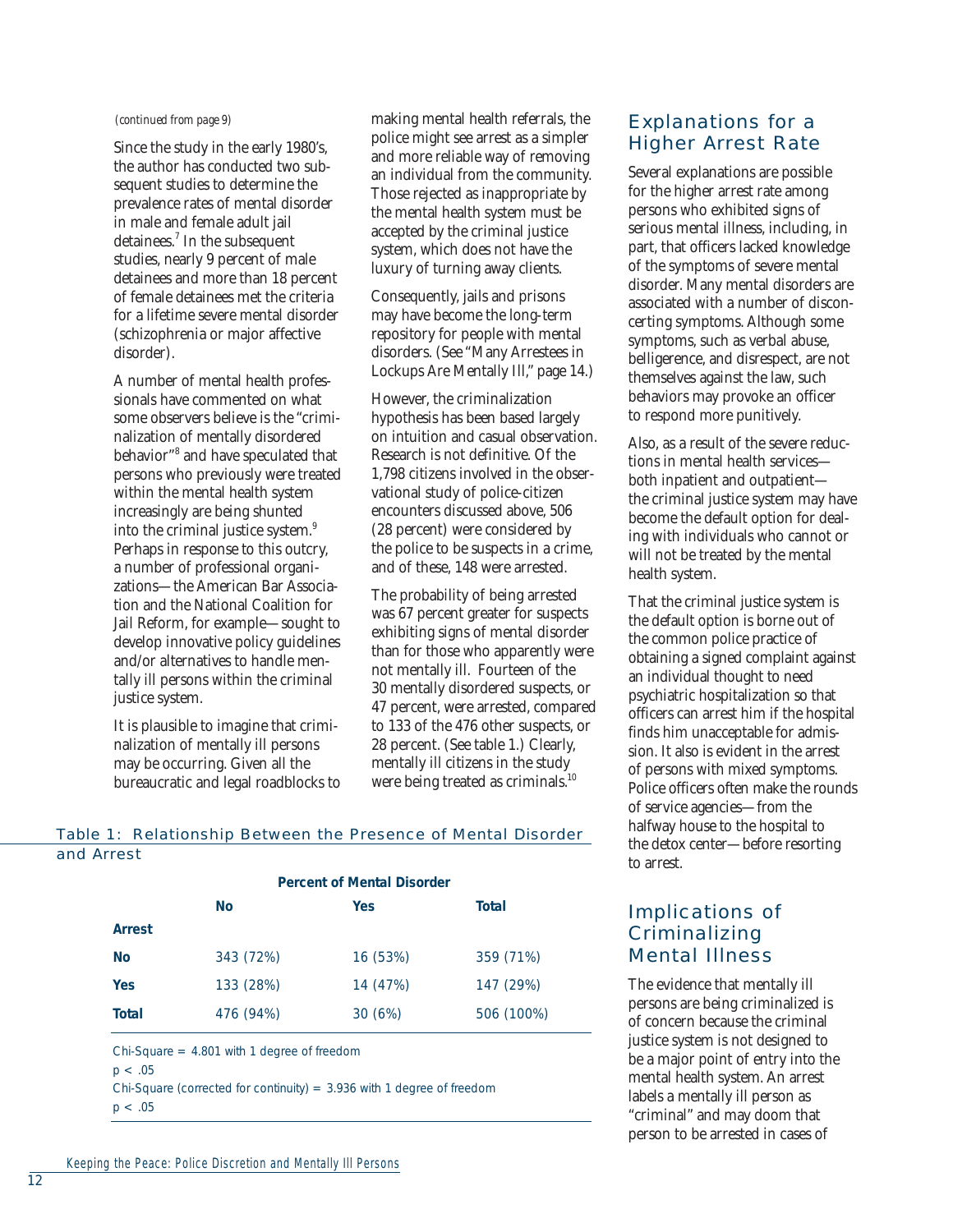future disorderliness. And once incarcerated, jail hardly is an ideal treatment center for mentally ill persons. The cacophony of the jail setting works against even the recognition of mental disorder.

If the criminal justice system has indeed become the point of entry for psychiatric treatment, budget cuts in the mental health area simply shifted the financial burden to jails and prisons.

## **Policy** Recommendations

The findings that mentally ill people are being criminalized suggest the need for several changes in both the criminal justice and mental health systems:

- The public mental health system must evolve to meet the challenges of deinstitutionalization. Policymakers must recognize the need for significant increases in funding for mental health services in the community. The public mental health system and the criminal justice system must collaborate so that police officers have several alternatives, not just arrest or hospitalization, when handling mentally ill persons in the community.
- A more integrated system of caregiving must be designed to reduce the number of persons who fall through the cracks into the criminal justice "net" and to provide effective community services to persons who are arrested and released.
- The least restrictive alternative should be used, and whenever possible, mentally ill persons with misdemeanor charges pending should be treated in a mental health facility. The latter recommendation is consistent with that of the American Bar Association guidelines.<sup>11</sup> In this way, mentally ill individuals would not become victims of

their own disorder unless they commit serious crimes.

■ Police officers must receive adequate training in recognizing and handling mentally ill citizens so that individuals who are more disordered than disorderly are referred to the appropriate system. The police also must have a clear set of procedures to handle such persons, including negotiated "no-decline" agreements with hospitals. Such agreements would give police a designated place to take apparently mentally ill citizens. These agreements also are vital for establishing a successful liaison between the police department and the mental health system and ending the refusal of hospitals to treat some people.

Although these recommendations require an increase in levels of funding, such a plan is likely to be financially prudent in the long term. Certainly, deinstitutionalizing the mentally ill with only the barest of community-based support did not decrease the need for treatment.<sup>12</sup> We may simply have shifted the burden (and the costs) from the mental hospital to the jail.

Despite this trend, policies have reduced both funding levels and Federal involvement in providing funds for mental health treatment. This has had serious consequences for the deinstitutionalized person. It is likely that supporting mental health programs at current levels will increase the probability that mentally ill persons publicly exhibiting their disorder will be processed through the criminal justice system.

Some jurisdictions, however, are attempting to develop innovative strategies to reduce criminalization of mentally ill persons and improve services for offenders in the community. Some initiatives are designed to prevent arrest. Others address the mentally ill person's

need for referral and treatment later on in criminal justice system processing—at a pretrial hearing, during detention, or after release.

People with mental disorders must not be criminalized as a result of inadequate funding for the mental health system. A long-term commitment to funding mental health care is required so that the most appropriate and effective treatment programs may be provided within the least restrictive setting possible.

Many deinstitutionalized adults, for example, can be productive members of the community if they live in structured settings where they are encouraged to take their medications regularly. Policies must be modified and resources allocated to see that the civil rights of mentally ill persons are protected, while providing the most humane and effective treatment available.

#### NCJ 183455

### **Notes**

- 1. Cf. *O'Connor v. Donaldson*, 422 U.S. 563 (1976); *Rennie v. Klein*, 653 F.2d 836 (3d Cir. 1981); *Rogers v. Okin*, 634 F.2d 650 (1st Cir. 1980).
- 2. Shah, S., "Dangerousness and Civil Commitment of the Mentally Ill: Some Public Policy Considerations," *American Journal of Psychiatry* 132 (1975):501–505; Fracchia, J., D. Canale, E. Cambria, E. Ruest, and C. Sheppard, "Public Views of Ex-Mental Patients: A Note on Perceived Dangerousness and Unpredictability," *Psychiatric Reports* 38 (1976):495–498.
- 3. Bittner, E., "Police Discretion in Emergency Apprehension of Mentally Ill Persons," *Social Problems* 14 (1967):278–292.
- 4. See, for example, Matthews, A., "Observations on Police Policy and Procedures for Emergency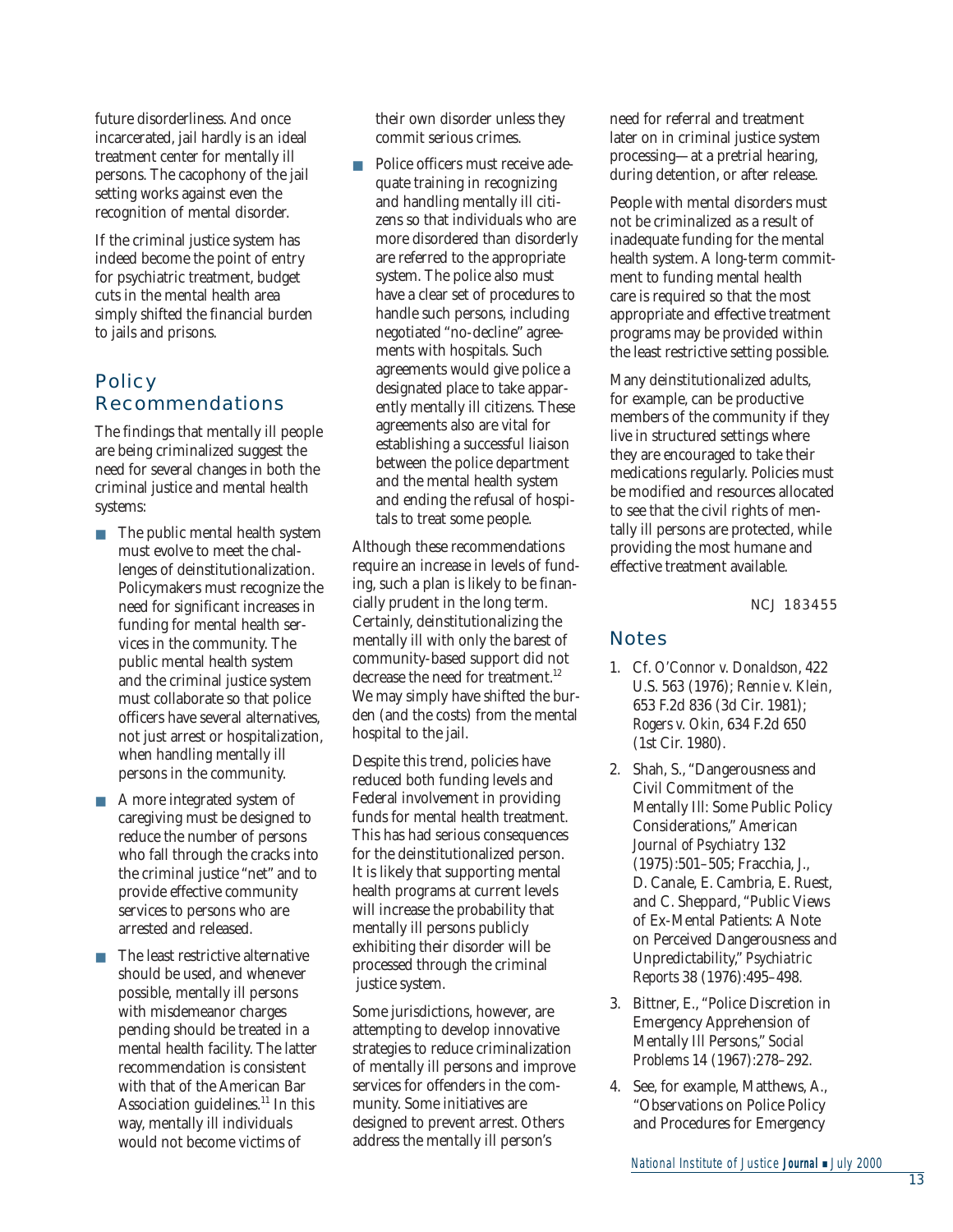## Many Arrestees in Lockups Are Mentally Ill

According to the Bureau of Justice Statistics, in mid-1998 an estimated 16 percent, or 283,800, of inmates in the Nation's prisons and jails were mentally ill. Another 16 percent, or 547,000, probationers also were considered mentally ill.

The analysis may actually undercount the number of incarcerated mentally ill people since it relied on inmates acknowledging to an interviewer that they either had a mental or emotional condition or had ever been admitted overnight to a mental hospital.

State prisons hold most inmates, and mentally ill people in State prisons were more than twice as likely as other inmates to have been homeless in the 12 months prior to their arrest (20 percent versus 9 percent). They also reported far higher rates of physical and sexual abuse; almost one-third of men and more than three-quarters of women

Detention of the Mentally Ill," *Journal of Criminal Law, Criminology, and Police Science* 61 (1970):283–295; Bowden, P., "Men Remanded into Custody for Medical Reports: The Outcome of the Treatment Recommendation," *British Journal of Psychiatry* 136 (1978):1045–1048; Kirk, S., and M. Therrein, "Community Mental Health Myths and the Fate of Former Hospitalized Patients," *Psychiatry* 38 (1975):209–217.

- 5. Bittner, "Police Discretion in Emergency Apprehension of Mentally Ill Persons."
- 6. Researchers observed 283 randomly selected police officers in the large northern city for 2,200 hours over a 14-month period during 1980–81. Excluding traffic stops, the data included 1,072 police-citizen encounters involv-

#### Mentally Ill Inmates and Probationers

| Percent who<br>reported                              | <b>State prison</b> | <b>Federal prison</b> | <b>Jail</b> | <b>Probation</b> |
|------------------------------------------------------|---------------------|-----------------------|-------------|------------------|
| Mental or emotional<br>condition                     | 10%                 | 5%                    | 11%         | 14%              |
| Overnight stay in a<br>mental hospital               | 11%                 | 5%                    | 10%         | 8%               |
| Percent estimated<br>to be mentally ill <sup>*</sup> | 16%                 | 7%                    | 16%         | 16%              |

\* Persons who reported a mental or emotional condition or an overnight stay in a mental hospital.

Source: Ditton, Paula M., "Mental Health and Treatment of Inmates and Probationers," Washington, D.C.: U.S. Department of Justice, Bureau of Justice Statistics, 1999 (NCJ 174463).

said they had been abused in the past.

Although prison and jail are not the best places to receive treatment, a large share of emotionally disturbed inmates secured psychological treatment there. Since admission, 61

ing 2,122 citizens. Of the citizens involved in these encounters, 85 in 79 encounters were defined by the researchers as mentally disordered.

The field researchers ascertained the presence of mental disorder with a symptom checklist that listed the major characteristics of severe mental illness—for example, confusion/disorientation, withdrawal, unresponsivity, paranoia, inappropriate or bizarre speech and/or behavior, and self-destructive behaviors. The field observers defined a person as being mentally disordered if he or she possessed at least one of these traits and met a common-sense standard for mental illness. For example, a streetperson who was found by the police to be shouting and running down the street naked on a cold night in January

percent of these inmates in State and Federal prison and 41 percent of the mentally ill in local jails reported that they had received treatment for a mental condition either counseling, medication, or other services.

> would have been coded as being mentally disordered. However, similar behaviors exhibited on a warm June evening by a group of drunken college students would be recognized as bizarre, but not indicative of mental disorder. See Teplin, L.A., *Keeping the Peace: The Parameters of Police Discretion in Relation to the Mentally Disordered*, Research Report, Washington, D.C.: U.S. Department of Justice, National Institute of Justice, April 1986 (NCJ 101046).

7. Teplin, L.A., Karen M. Abram, and Gary M. McClelland, "Prevalence of Psychiatric Disorders Among Incarcerated Women: I. Pretrial Jail Detainees," *Archives of General Psychiatry* 53 (1996): 505–512; and Teplin, L.A., "Psychiatric and Substance Abuse Disorders Among Male Urban Jail